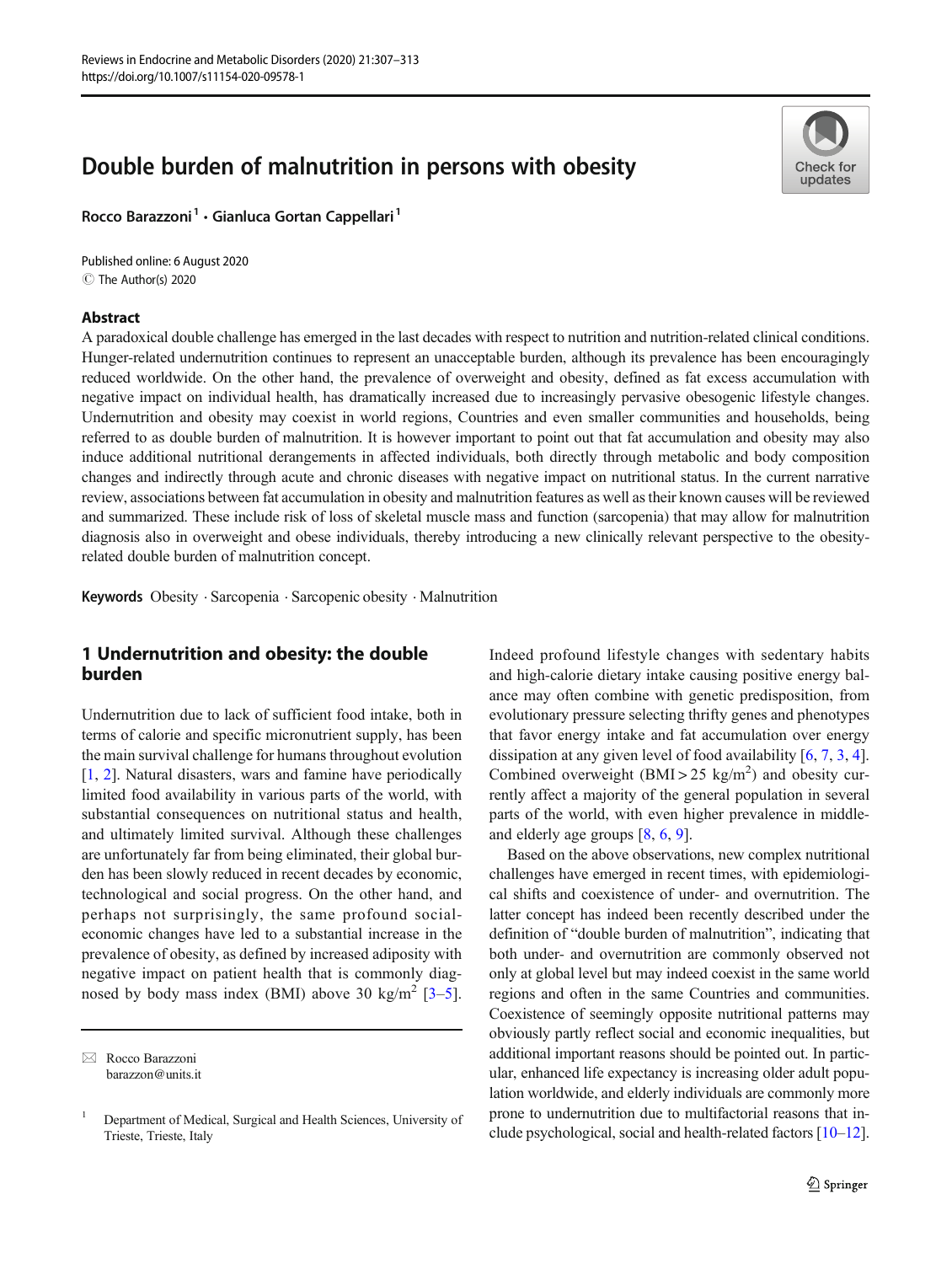Even more intriguingly, the double burden of malnutrition concept is being proposed to also extend to individuals. Indeed overweight and obesity are recognized to be associated with nutritional deficiencies although awareness is currently commonly limited to impaired micronutrient levels and related clinical abnormalities, particularly under special circum-stances such as pregnancy [\[5](#page-3-0)] and after bariatric surgery [[13,](#page-4-0) [14\]](#page-4-0).

### 2 Obesity and disease-related malnutrition

The ongoing unprecedented shift in body weight paradigms is however posing larger dramatic individual, family, socioeconomic and healthcare challenges [\[7\]](#page-4-0). Obesity is indeed a strong risk factor for metabolic diseases such as metabolic syndrome and type 2 diabetes as well as atherosclerosis and cardiovascular events, whose prevalence is accordingly rapidly increasing in the general population  $[15–18]$  $[15–18]$  $[15–18]$ . In addition, obese individuals have higher risk of developing several chronic diseases leading to end-stage organ failure as well as higher risk of cancer and infections [[6,](#page-3-0) [9](#page-4-0)]. All of the above conditions may lead to acute complications and hospitalizations, and it is therefore all but surprising that obese patients are increasingly common in intensive care units (ICUs), where according to recent epidemiological data up to one-third of admissions may indeed involve obese individuals [[19](#page-4-0), [20](#page-4-0)]. Most importantly, chronic and acute diseases have a general negative impact on nutritional state, and disease-related malnutrition is recognized as a relevant cause of undernutrition in all clinical settings [\[21\]](#page-4-0), largely through its negative impact on skeletal muscle protein-anabolic pathways and function that may be combined with variable degrees of anorexia and reduced volitional food intake [[22](#page-4-0)–[24](#page-4-0)]. Sarcopenia, defined as reduction of skeletal muscle mass and function, is indeed common in many disease conditions, and may be associated with excess body fat in persons with obesity, thereby introducing the concept of sarcopenic obesity [\[25\]](#page-4-0). Although its clinical relevance is emerging as a potential important risk factor for negative outcomes, the concept of sarcopenic obesity and, more generally, of malnutrition in obesity still needs research efforts and consensus initiatives aimed at better clarifying its definition, diagnostic criteria and treatment options [\[25\]](#page-4-0).

## 3 Obesity and skeletal muscle loss and dysfunction

Negative obesity- and disease-related influences on skeletal muscle mass and function maintenance are summarized below. It is increasingly clear that profound alterations in skeletal muscle metabolism may occur in obesity with potential negative impact on whole body muscle mass and function [\[6](#page-3-0), [26](#page-4-0)]. Body composition consequently changes with lower lean body mass associated with high body fat, and these combined alterations are commonly reported to exert a negative impact on patient morbidity and mortality [\[6](#page-3-0), [27](#page-4-0), [28\]](#page-4-0). Various mechanisms may contribute to obesity-associated loss of skeletal muscle mass and function:

1) Intermediate and energy metabolism changes.

- a. primary metabolic abnormalities and insulin resistance: although a sizable portion of the obese population is not insulin resistant, a large majority of insulin resistant persons is either overweight or obese, or it presents with excess fat accumulation in the abdominal visceral compartment [[29,](#page-4-0) [30](#page-4-0)]. Substantial advances were made in the last decades in understanding the pathogenesis of insulin resistance and its profound association with excess adiposity and excess nutrient and substrate availability [[31](#page-4-0), [32\]](#page-4-0). Complex underlying mechanisms may include repeated acute exposures to glucose and fatty acid elevations at systemic and tissue levels, that may result in excess ROS production and inflammation as well as altered adipose tissue function leading to pro-inflammatory, insulin desensitizing and atherogenic endocrine signalling [[33](#page-4-0)–[35](#page-4-0)]. Involvement of gut nutrient-sensing hormonal systems as well as central nervous system sensors regulating appetite and intermediate metabolism has been demonstrated in the pathogenesis of obesity-associated insulin resistance [\[36](#page-4-0)–[44](#page-5-0)]. In addition, gut microbial responses to nutrient intake and hormones have far-reaching systemic effects on tissue substrate utilization and insulin action [[45](#page-5-0), [46](#page-5-0)]. Detailed description of these mechanisms is beyond the scope of the current review. Most importantly however all the above alterations have strong catabolic potential by altering skeletal muscle protein turnover with enhanced protein breakdown and inhibition of protein synthesis [[47,](#page-5-0) [48\]](#page-5-0), and they may induce "anabolic resistance" in skeletal muscle, with blunted response of muscle protein synthesis to nutrients and amino acids [\[49](#page-5-0)–[52\]](#page-5-0);
- b. ectopic muscle fat accumulation: muscle lipid accumulation commonly results in obesity from impaired adipose tissue expansion in the presence of excess lipid availability. Skeletal muscle fat accumulation is conversely closely associated with tissue and systemic insulin resistance [\[10,](#page-4-0) [48](#page-5-0)]. Mechanisms underlying metabolic lipotoxicity are complex and only partly understood, but they likely include direct prooxidative and inflammatory activities and accumulation of metabolically toxic moieties such as diacylglycerol and ceramides [\[53\]](#page-5-0);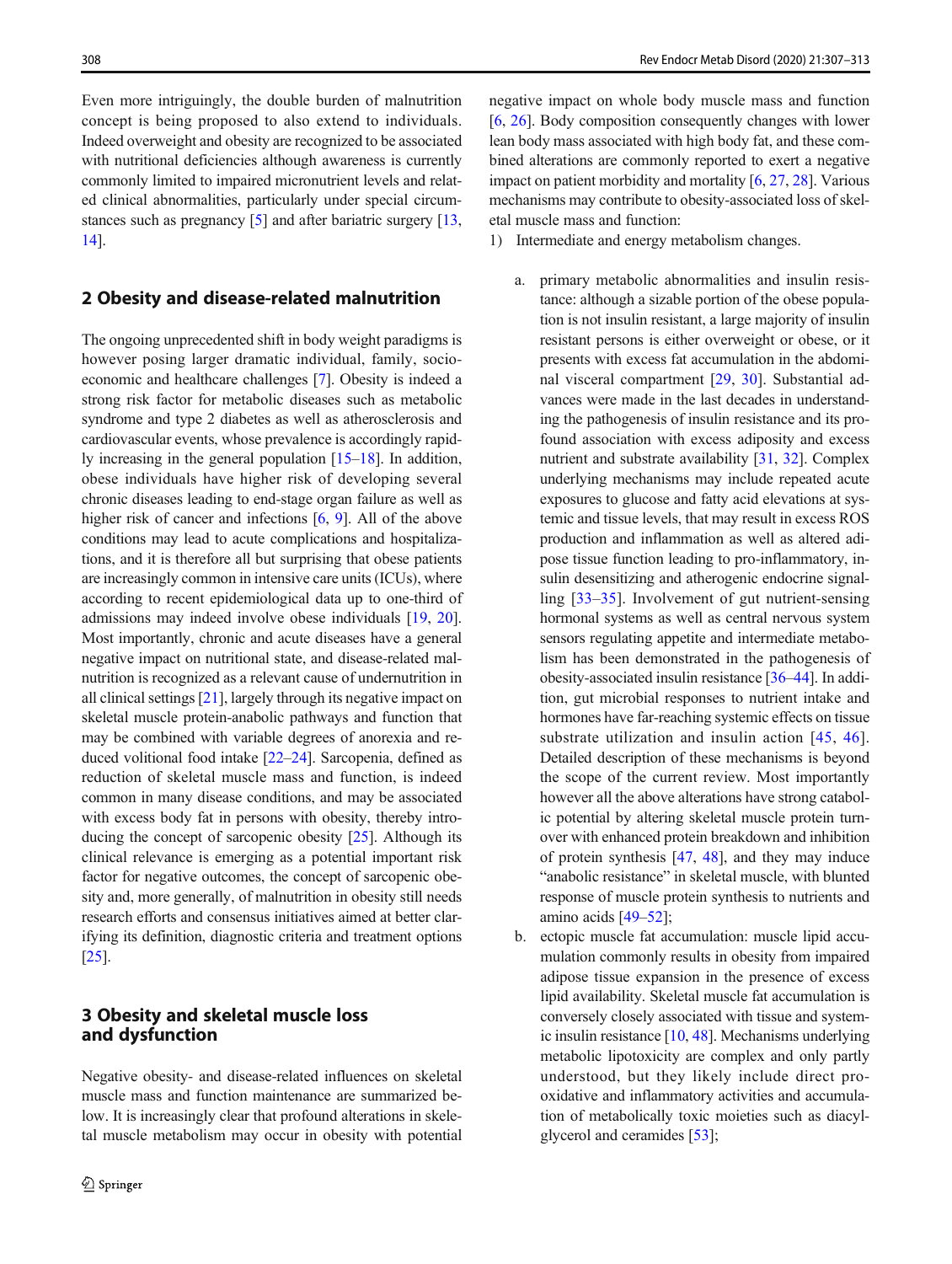- c. mitochondrial dysfunction: mitochondrial changes may not occur in obese individuals and become relatively common only in relatively late stages; their onset may however lead to excess ROS production resulting in oxidative stress and related complications that may exacerbate insulin resistance and directly favor muscle loss [\[48,](#page-5-0) [31](#page-4-0), [44](#page-5-0)]. It should also be pointed out that altered mitochondrial function with impaired ATP production may directly result in impaired ability to perform contractile work with low muscle strength and endurance;
- d. stem cell dysfunction: altered muscle stem cell function with excess adipocyte differentiation [[54](#page-5-0)] have been described in obesity models and following fat accumulation. Muscle stem cell dysfunction may conversely directly limit skeletal muscle mass maintenance;
- 2) Comorbidities and treatment.
	- a. metabolic complications: metabolic syndrome or overt type 2 diabetes and hyperglycemia are common in insulin resistant obese individuals and their onset may exacerbate pro-oxidative and inflammatory alterations as well as mitochondrial dysfunction. These enhanced abnormalities may further promote muscle loss and functional alterations [[47,](#page-5-0) [48](#page-5-0)];
	- b. chronic disease: chronic organ failure syndromes result in enhanced inflammation and oxidative stress through various mechanisms at tissue and systemic level, thereby also synergistically promoting muscle loss and damage [[55](#page-5-0)]. Obesity directly enhances the risk for, or may be associated with organ failure syndromes including chronic heart failure, chronic kidney disease, chronic obstructive pulmonary disease and obstructive sleep apnea syndrome as well as cancer [\[6,](#page-3-0) [56](#page-5-0), [9](#page-4-0)];
	- c. surgery: bariatric procedures are becoming increasingly common and almost invariably lead to skeletal muscle catabolism at least in the initial rapid weight loss phase characterized by profoundly negative energy balance [[57](#page-5-0), [58\]](#page-5-0); low- or very low calorie diets are associated with similar qualitative changes although to less pronounced degrees [[59](#page-5-0)].
- 3) Lifestyle and physical inactivity: low physical activity levels play a key role in the onset of obesity and physical activity is commonly further progressively reduced with disease duration, aging and increased body weight, with direct negative impact on muscle protein turnover as well as muscle fitness [[60\]](#page-5-0). Obesity-associated chronic comorbidities and organ failure syndromes may further impair muscle mass maintenance by lowering physical activity and fitness.

Based on the above observations, a multifactorial cluster of obesity-induced or obesity–associated alterations leads to

skeletal muscle loss and dysfunction with low muscle strength and endurance, that are likely caused at least in part by low muscle mass, mitochondrial dysfunction with altered bioenergetics and fat accumulation with reduced muscle density. These changes become progressively more likely in patients with longer obesity duration, complications and older age, that may be per se independently associated with muscle loss and dysfunction.

#### 4 Clinical impact: Sarcopenic obesity

Skeletal muscle changes in obesity have a profound clinical impact. Obese individuals with low muscle mass and function have higher risk of developing frailty and disability, and may generally present with poorer quality of life. Importantly, low or declining muscle mass is emerging as a negative prognostic factor associated with higher morbidity and mortality in obese patients with various chronic complications and diseases and in aging  $[61–63, 11, 64, 65]$  $[61–63, 11, 64, 65]$  $[61–63, 11, 64, 65]$  $[61–63, 11, 64, 65]$  $[61–63, 11, 64, 65]$  $[61–63, 11, 64, 65]$  $[61–63, 11, 64, 65]$  $[61–63, 11, 64, 65]$  $[61–63, 11, 64, 65]$  $[61–63, 11, 64, 65]$ . Obese individuals with low muscle mass or functional parameters were at higher risk of developing frailty and disability than non-obese control individuals [[66,](#page-5-0) [67\]](#page-5-0). Low skeletal muscle mass or its reduction is also reported to be associated with impaired survival in obese individuals with chronic diseases [\[68,](#page-5-0) [69\]](#page-5-0); in obese patients with diseases ranging from gastrointestinal cancer to heart failure low muscle mass or physical capacity accordingly resulted in higher risk of dying and generally poorer outcomes [[70](#page-5-0), [68,](#page-5-0) [69](#page-5-0)]. In chronic kidney disease patients, changes in muscle mass were the major determinant of survival even independently of changes in total body weight [[71\]](#page-5-0).

The potential relevance of muscle mass maintenance as a priority therapeutic target in obesity is regrettably hampered by inadequate awareness. Definition and diagnosis of this condition are problematic. Definition of sarcopenic obesity may combine obesity with the geriatric concept of primary sarcopenia, a combination of low muscle mass and function (particularly strength) that almost invariably occurs in old age. While diagnostic criteria for agingassociated primary sarcopenia have been proposed [[72](#page-5-0)], they are not unanimously accepted and their combination with obesity to identify obese individuals with low muscle mass and function remains problematic. A recent systematic review [\[73](#page-5-0)] clearly demonstrated high heterogeneity in sarcopenic obesity definition in available literature, making appropriate scientific conclusions and clinical approaches difficult. The European Society of Clinical Nutrition and Metabolism (ESPEN) and the European Association for the Study of Obesity (EASO) have produced joint documents calling for initiatives and action to address consensus gaps and provide practical guidance in this field [[74,](#page-6-0) [75\]](#page-6-0).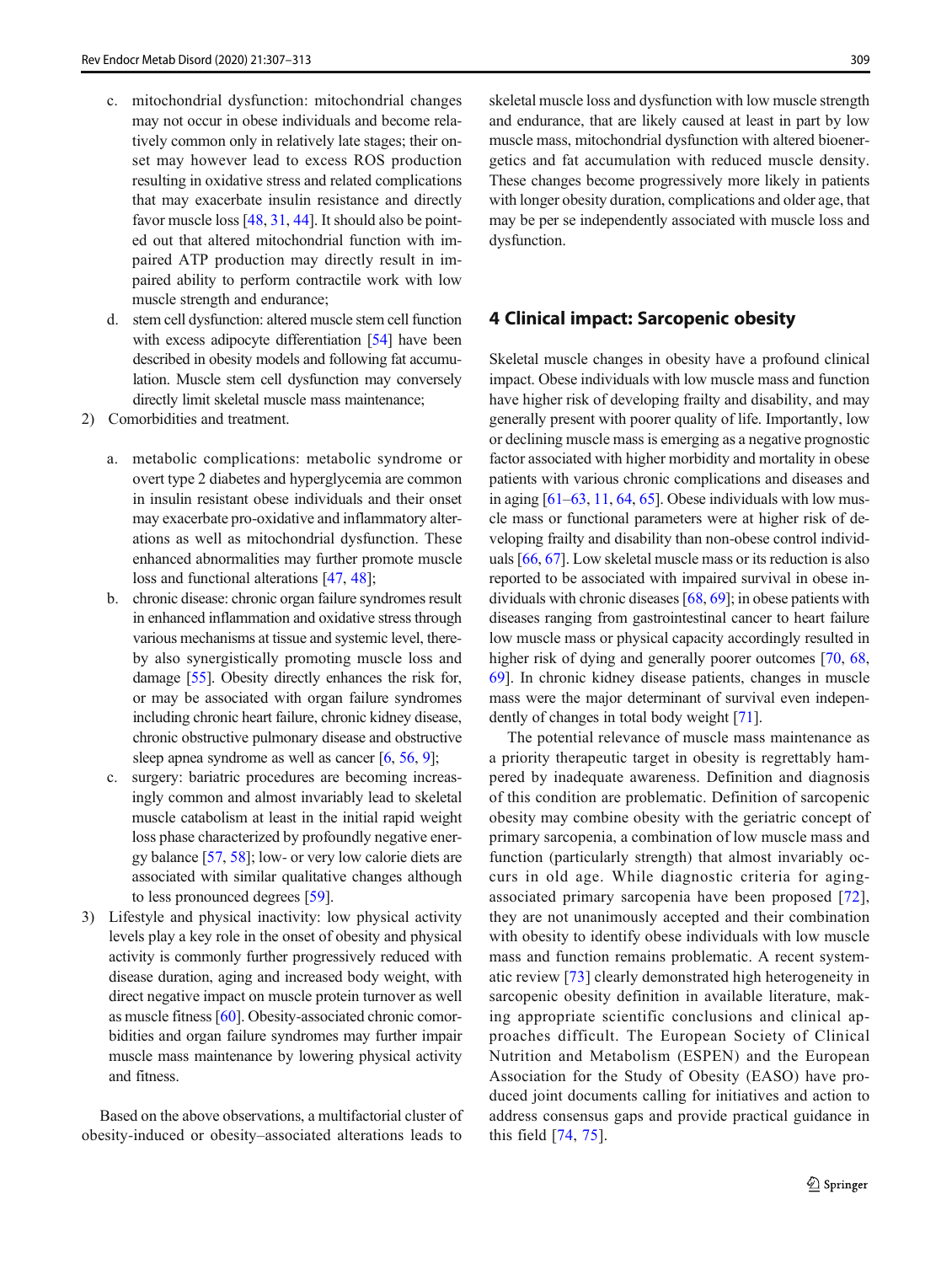## <span id="page-3-0"></span>5 Obesity, skeletal muscle and malnutrition screening, diagnosis and treatment

Overall, despite relevant practical limitations, recognizing skeletal muscle depletion or dysfunction in obese individuals by body composition measurement techniques, strength measurement or other functional tests should be a priority to alert clinicians to enhanced risk for negative outcome [\[76](#page-6-0)–[78\]](#page-6-0).

Routine nutritional screening to identify patients at risk for malnutrition is recommended in most chronic and acute disease conditions and in hospitalized patients. Validated and widely utilized screening tools include Nutritional Risk Screening-2002 (NRS-2002) [\[79](#page-6-0)]. Importantly, use of NRS 2002 may allow to identify nutritional risk also in obese individuals [\[80,](#page-6-0) [81\]](#page-6-0). A major recent advance is represented by the global consensus initiative defined as global leadership initiative on malnutrition (GLIM) [[82](#page-6-0), [83](#page-6-0)]. In this context, experts from major clinical nutrition Societies worldwide have proposed simple diagnostic criteria to identify malnutrition in all clinical settings, independently of its etiology and underlying or associated diseases. At least one phenotypic (out of three) and one pathogenetic criterion (out of two) are needed for malnutrition diagnosis. Although low BMI is one phenotypic criterion that may lead to malnutrition diagnosis, malnutrition can be diagnosed also in the presence of high BMI values if alternative phenotypic criteria are fulfilled, including low skeletal muscle mass and non-volitional weight loss [\[82](#page-6-0), [83](#page-6-0)]. The GLIM criteria therefore provide a major conceptual advance in allowing for malnutrition diagnosis in the presence of high BMI and adiposity. Clinical approaches to identify obese individuals with skeletal muscle dysfunction are also increasingly implemented in the obesity community, where the inadequacy of BMI to identify and stratify clinical risk of complications and poor outcomes is being more and more appreciated. The Edmonton obesity staging system (EOSS) [[84](#page-6-0)] is a recently-proposed assessment tool for obese individuals including a functional domain that largely implies the importance of preserved or compromised skeletal muscle mass and function. In general, the importance of measuring or assessing skeletal muscle mass and function and/or body composition is becoming more and more recognized and a better and widely accepted definition of sarcopenia and sarcopenic obesity are likely to improve awareness of this key feature in both researchers and clinicians.

Most importantly, major guidelines have started to take nutritional needs of obese patients into account with specific recommendations for nutritional support that may combine a limitation in calorie with high protein administration aimed at preventing loss of skeletal muscle mass and function [\[85](#page-6-0), [86\]](#page-6-0). Prevention of skeletal muscle loss and dysfunction is also increasingly recognized as a relevant priority in lifestyle interventions aimed at achieving sustained weight loss [[87](#page-6-0)], with adequate protein dietary intake and exercise activity being the cornerstones of treatment [\[87,](#page-6-0) [88\]](#page-6-0).

## 6 Conclusions: the double burden concept expanded

In conclusion, the ongoing obesity epidemics, along with population aging and increased chronic disease prevalence is profoundly modifying fundamental clinical nutrition and healthcare priorities worldwide. A true double burden of malnutrition exists beyond coexistence of obesity and undernutrition in Countries and communities. Indeed individuals with obesity may present with true malnutrition due to inability to preserve body composition and performance with loss of skeletal muscle loss and function that exert major negative influences on morbidity and survival. Recognition of this new double burden is a relevant priority in order to more effectively identify diagnostic and therapeutic tools.

Funding lnformation Open access funding provided by Università degli Studi di Trieste within the CRUI-CARE Agreement.

#### Compliance with ethical standards

Conflict of interest The authors declare that they have no conflict of interest.

Open Access This article is licensed under a Creative Commons Attribution 4.0 International License, which permits use, sharing, adaptation, distribution and reproduction in any medium or format, as long as you give appropriate credit to the original author(s) and the source, provide a link to the Creative Commons licence, and indicate if changes were made. The images or other third party material in this article are included in the article's Creative Commons licence, unless indicated otherwise in a credit line to the material. If material is not included in the article's Creative Commons licence and your intended use is not permitted by statutory regulation or exceeds the permitted use, you will need to obtain permission directly from the copyright holder. To view a copy of this licence, visit [http://creativecommons.org/licenses/by/4.0/](https://doi.org/).

## References

- 1. Luca F, Perry GH, Di Rienzo A. Evolutionary adaptations to dietary changes. Annu Rev Nutr. 2010;30:291–314.
- 2. Babbitt CC, Warner LR, Fedrigo O, Wall CE, Wray GA. Genomic signatures of diet-related shifts during human origins. Proc Biol Sci. 2011;278(1708):961–9.
- 3. Guglielmi V, Sbraccia P. Obesity phenotypes: depot-differences in adipose tissue and their clinical implications. Eat Weight Disord. 2018;23(1):3–14. [https://doi.org/10.1007/s40519-017-0467-9.](https://doi.org/10.1007/s40519-017-0467-9)
- 4. Heymsfield SB, Wadden TA. Mechanisms, Pathophysiology, and Management of Obesity. N Engl J Med. 2017;376(3):254–66. <https://doi.org/10.1056/NEJMra1514009>.
- 5. WHO. Obesity and overweight Fact sheet. [https://wwww.hoint/](https://wwww.hoint/news-oom/fact-heets/detail/obesityndverweight) [news-room/fact-sheets/detail/obesity-and-overweight.](https://wwww.hoint/news-oom/fact-heets/detail/obesityndverweight) Accessed 20 Jan 2020.
- 6. Bischoff SC, Boirie Y, Cederholm T, Chourdakis M, Cuerda C, Delzenne NM, et al. Towards a multidisciplinary approach to understand and manage obesity and related diseases. Clin Nutr. 2017;36(4):917–38. [https://doi.org/10.1016/j.clnu.2016.11.007.](https://doi.org/10.1016/j.clnu.2016.11.007)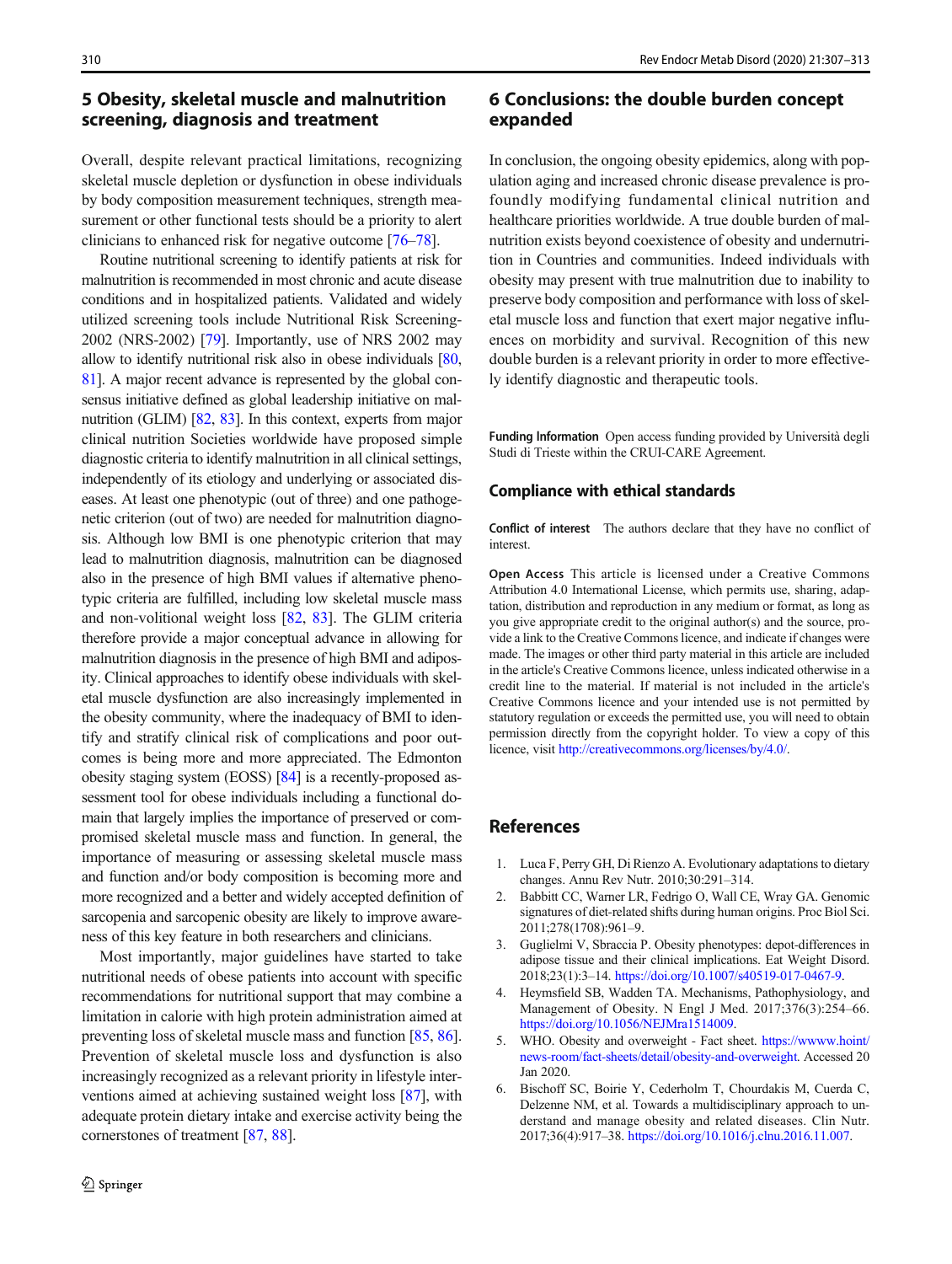- <span id="page-4-0"></span>7. Gonzalez-Muniesa P, Martinez-Gonzalez MA, Hu FB, Despres JP, Matsuzawa Y, Loos RJF, et al. Obesity Nat Rev Dis Primers. 2017;3:17034. <https://doi.org/10.1038/nrdp.2017.34>.
- Trends in adult. body-mass index in 200 countries from 1975 to 2014: a pooled analysis of 1698 population-based measurement studies with 19.2 million participants. Lancet. 2016;387(10026): 1377–96. [https://doi.org/10.1016/S0140-6736\(16\)30054-X.](https://doi.org/10.1016/S0140-6736(16)30054-X)
- 9. Stecker T, Sparks S. Prevalence of obese patients in a primary care setting. Obesity (Silver Spring). 2006;14(3):373–6. [https://doi.org/](https://doi.org/10.1038/oby.2006.49) [10.1038/oby.2006.49](https://doi.org/10.1038/oby.2006.49).
- 10. Buch A, Carmeli E, Boker LK, Marcus Y, Shefer G, Kis O, et al. Muscle function and fat content in relation to sarcopenia, obesity and frailty of old age–An overview. Exp Gerontol. 2016;76:25–32. [https://doi.org/10.1016/j.exger.2016.01.008.](https://doi.org/10.1016/j.exger.2016.01.008)
- 11. Landi F, Liperoti R, Russo A, Giovannini S, Tosato M, Capoluongo E, et al. Sarcopenia as a risk factor for falls in elderly individuals: results from the ilSIRENTE study. Clin Nutr. 2012;31(5):652–8.
- 12. Agarwal E, Miller M, Yaxley A, Isenring E. Malnutrition in the elderly: a narrative review. Maturitas. 2013;76(4):296–302.
- 13. Sanchez A, Rojas P, Basfi-Fer K, Carrasco F, Inostroza J, Codoceo J, et al. Micronutrient deficiencies in morbidly obese women prior to bariatric surgery. Obes Surg. 2016;26(2):361–8.
- 14. Xanthakos SA. Nutritional deficiencies in obesity and after bariatric surgery. Pediatr Clin North Am. 2009;56(5):1105–21.
- 15. Eckel RH, Grundy SM, Zimmet PZ. The metabolic syndrome. Lancet. 2005;365(9468):1415–28. https://doi.org/10.1016/S0140- 6736(05)66378-7.
- 16. McCarthy MI. Genomics. type 2 diabetes, and obesity. N Engl J Med. 2010;363(24):2339–50. [https://doi.org/10.1056/](https://doi.org/10.1056/NEJMra0906948) [NEJMra0906948.](https://doi.org/10.1056/NEJMra0906948)
- 17. Sharma A, Lavie CJ, Borer JS, Vallakati A, Goel S, Lopez-Jimenez F, et al. Meta-analysis of the relation of body mass index to allcause and cardiovascular mortality and hospitalization in patients with chronic heart failure. Am J Cardiol. 2015;115(10):1428–34. [https://doi.org/10.1016/j.amjcard.2015.02.024.](https://doi.org/10.1016/j.amjcard.2015.02.024)
- 18. Stefan N, Fritsche A, Schick F, Haring HU. Phenotypes of prediabetes and stratification of cardiometabolic risk. Lancet Diabetes Endocrinol. 2016;4(9):789–98. [https://doi.org/10.1016/S2213-](https://doi.org/10.1016/S2213-8587(16)00082-6) [8587\(16\)00082-6.](https://doi.org/10.1016/S2213-8587(16)00082-6)
- 19. Akinnusi ME, Pineda LA, El Solh AA. Effect of obesity on intensive care morbidity and mortality: a meta-analysis. Crit Care Med. 2008;36(1):151–8. [https://doi.org/10.1097/01.CCM.0000297885.](https://doi.org/10.1097/01.CCM.0000297885.60037.6E) [60037.6E.](https://doi.org/10.1097/01.CCM.0000297885.60037.6E)
- 20. Gharib M, Kaul S, LoCurto J, Perez M, Hajri T. The obesity factor in critical illness: Between consensus and controversy. J Trauma Acute Care Surg. 2015;78(4):866–73. [https://doi.org/10.1097/TA.](https://doi.org/10.1097/TA.0000000000000597) [0000000000000597](https://doi.org/10.1097/TA.0000000000000597).
- 21. Cederholm T, Barazzoni R, Austin P, Ballmer P, Biolo G, Bischoff SC, et al. ESPEN guidelines on definitions and terminology of clinical nutrition. Clin Nutr. 2017;36(1):49–64. [https://doi.org/10.](https://doi.org/10.1016/j.clnu.2016.09.004) [1016/j.clnu.2016.09.004](https://doi.org/10.1016/j.clnu.2016.09.004).
- 22. Kalyani RR, Corriere M, Ferrucci L. Age-related and diseaserelated muscle loss: the effect of diabetes, obesity, and other diseases. Lancet Diabetes Endocrinol. 2014;2(10):819–29. [https://doi.](https://doi.org/10.1016/S2213-8587(14)70034-8) [org/10.1016/S2213-8587\(14\)70034-8.](https://doi.org/10.1016/S2213-8587(14)70034-8)
- Sieber CC. Malnutrition and sarcopenia. Aging Clin Exp Res. 2019;31(6):793–8. <https://doi.org/10.1007/s40520-019-01170-1>.
- 24. Plata-Salaman CR. Anorexia during acute and chronic disease. Nutrition. 1996;12(2):69–78. [https://doi.org/10.1016/s0899-](https://doi.org/10.1016/s0899-9007(96)90702-9) [9007\(96\)90702-9.](https://doi.org/10.1016/s0899-9007(96)90702-9)
- 25. Donini LM, Busetto L, Bauer JM, Bischoff S, Boirie Y, Cederholm T, et al. Critical appraisal of definitions and diagnostic criteria for sarcopenic obesity based on a systematic review. Clin Nutr. 2019. [https://doi.org/10.1016/j.clnu.2019.11.024.](https://doi.org/10.1016/j.clnu.2019.11.024)
- 26. Poggiogalle E, Migliaccio S, Lenzi A, Donini LM. Treatment of body composition changes in obese and overweight older adults: insight into the phenotype of sarcopenic obesity. Endocrine. 2014;47(3):699–716. [https://doi.org/10.1007/s12020-014-0315-x.](https://doi.org/10.1007/s12020-014-0315-x)
- 27. Prado CM, Wells JC, Smith SR, Stephan BC, Siervo M. Sarcopenic obesity: A Critical appraisal of the current evidence. Clin Nutr. 2012;31(5):583–601. [https://doi.org/10.1016/j.clnu.2012.06.010.](https://doi.org/10.1016/j.clnu.2012.06.010)
- 28. Wannamethee SG, Atkins JL. Muscle loss and obesity: the health implications of sarcopenia and sarcopenic obesity. Proc Nutr Soc. 2015;74(4):405–12. <https://doi.org/10.1017/S002966511500169X>.
- 29. Pataky Z, Bobbioni-Harsch E, Golay A. Open questions about metabolically normal obesity. Int J Obes (Lond). 2010;34(Suppl 2):18– 23. <https://doi.org/10.1038/ijo.2010.235>.
- 30. Popkin BM, Adair LS, Ng SW. Global nutrition transition and the pandemic of obesity in developing countries. Nutr Rev. 2012;70(1): 3–21. <https://doi.org/10.1111/j.1753-4887.2011.00456.x>.
- 31. Barazzoni R, Gortan Cappellari G, Ragni M, Nisoli E. Insulin resistance in obesity: an overview of fundamental alterations. Eat Weight Disord. 2018;23(2):149–57. [https://doi.org/10.1007/](https://doi.org/10.1007/s40519-018-0481-6) [s40519-018-0481-6](https://doi.org/10.1007/s40519-018-0481-6).
- 32. Hocking S, Samocha-Bonet D, Milner KL, Greenfield JR, Chisholm DJ. Adiposity and insulin resistance in humans: the role of the different tissue and cellular lipid depots. Endocr Rev. 2013;34(4):463–500. <https://doi.org/10.1210/er.2012-1041>.
- 33. Anderson EJ, Lustig ME, Boyle KE, Woodlief TL, Kane DA, Lin CT, et al. Mitochondrial H2O2 emission and cellular redox state link excess fat intake to insulin resistance in both rodents and humans. J Clin Invest. 2009;119(3):573–81. [https://doi.org/10.](https://doi.org/10.1172/JCI37048) [1172/JCI37048.](https://doi.org/10.1172/JCI37048)
- 34. Birnbaum MJ. Turning down insulin signaling. J Clin Invest. 2001;108(5):655–9. <https://doi.org/10.1172/JCI13714>.
- 35. Barazzoni R, Deutz NEP, Biolo G, Bischoff S, Boirie Y, Cederholm T, et al. Carbohydrates and insulin resistance in clinical nutrition: Recommendations from the ESPEN expert group. Clin Nutr. 2017;36(2):355–63. [https://doi.org/10.1016/j.clnu.](https://doi.org/10.1016/j.clnu.2016.09.010) [2016.09.010.](https://doi.org/10.1016/j.clnu.2016.09.010)
- 36. Barazzoni R, Gortan Cappellari G, Palus S, Vinci P, Ruozi G, Zanetti M, et al. Acylated ghrelin treatment normalizes skeletal muscle mitochondrial oxidative capacity and AKT phosphorylation in rat chronic heart failure. J Cachex Sarcopenia Muscle. 2017;8(6): 991–8. [https://doi.org/10.1002/jcsm.12254.](https://doi.org/10.1002/jcsm.12254)
- 37. Barazzoni R, Gortan Cappellari G, Semolic A, Ius M, Mamolo L, Dore F, et al. Plasma total and unacylated ghrelin predict 5-year changes in insulin resistance. Clin Nutr. 2016;35(5):1168–73. [https://doi.org/10.1016/j.clnu.2015.10.002.](https://doi.org/10.1016/j.clnu.2015.10.002)
- 38. Barazzoni R, Semolic A, Cattin MR, Zanetti M, Guarnieri G. Acylated ghrelin limits fat accumulation and improves redox state and inflammation markers in the liver of high-fat-fed rats. Obesity (Silver Spring). 2014;22(1):170–7. [https://doi.org/10.1002/oby.](https://doi.org/10.1002/oby.20454) [20454.](https://doi.org/10.1002/oby.20454)
- 39. Barazzoni R, Zanetti M, Cattin MR, Visintin L, Vinci P, Cattin L, et al. Ghrelin enhances in vivo skeletal muscle but not liver AKT signaling in rats. Obesity (Silver Spring). 2007;15(11):2614–23. [https://doi.org/10.1038/oby.2007.313.](https://doi.org/10.1038/oby.2007.313)
- 40. Barazzoni R, Zanetti M, Semolic A, Cattin MR, Pirulli A, Cattin L, et al. High-fat diet with acyl-ghrelin treatment leads to weight gain with low inflammation, high oxidative capacity and normal triglycerides in rat muscle. PLoS One. 2011;6(10):e26224. [https://doi.org/](https://doi.org/10.1371/journal.pone.0026224) [10.1371/journal.pone.0026224](https://doi.org/10.1371/journal.pone.0026224).
- 41. Barazzoni R, Zanetti M, Stulle M, Mucci MP, Pirulli A, Dore F, et al. Higher total ghrelin levels are associated with higher insulinmediated glucose disposal in non-diabetic maintenance hemodialysis patients. Clin Nutr. 2008;27(1):142–9. [https://doi.org/10.1016/](https://doi.org/10.1016/j.clnu.2007.06.013) [j.clnu.2007.06.013.](https://doi.org/10.1016/j.clnu.2007.06.013)
- 42. Barazzoni R, Zhu X, Deboer M, Datta R, Culler MD, Zanetti M, et al. Combined effects of ghrelin and higher food intake enhance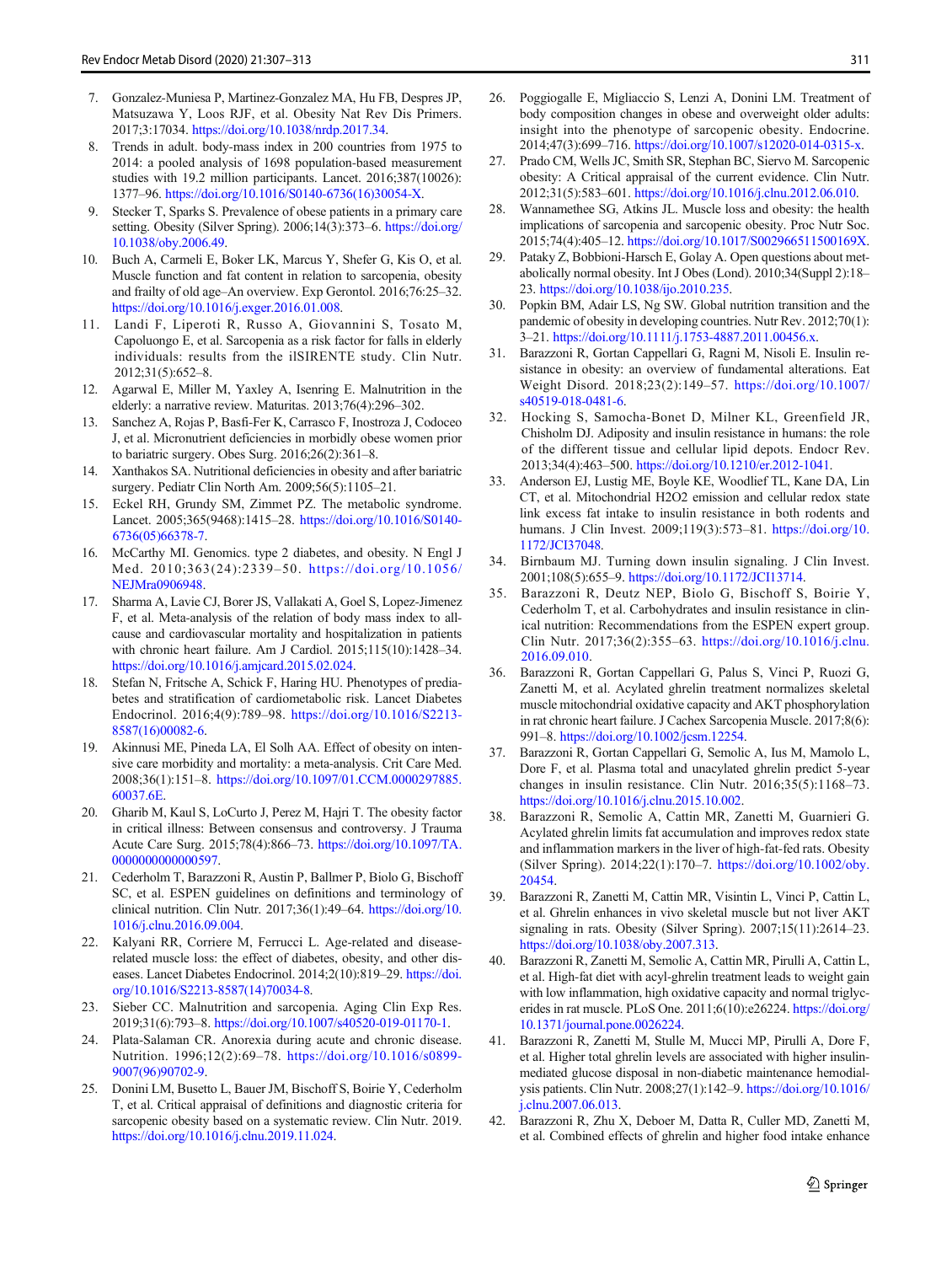<span id="page-5-0"></span>skeletal muscle mitochondrial oxidative capacity and AKT phosphorylation in rats with chronic kidney disease. Kidney Int. 2010;77(1):23–8. [https://doi.org/10.1038/ki.2009.411.](https://doi.org/10.1038/ki.2009.411)

- 43. Gortan Cappellari G, Semolic A, Ruozi G, Vinci P, Guarnieri G, Bortolotti F, et al. Unacylated ghrelin normalizes skeletal muscle oxidative stress and prevents muscle catabolism by enhancing tissue mitophagy in experimental chronic kidney disease. Faseb J. 2017;31(12):5159–71. [https://doi.org/10.1096/fj.201700126R.](https://doi.org/10.1096/fj.201700126R)
- 44. Gortan Cappellari G, Zanetti M, Semolic A, Vinci P, Ruozi G, Falcione A, et al. Unacylated Ghrelin Reduces Skeletal Muscle Reactive Oxygen Species Generation and Inflammation and Prevents High-Fat Diet-Induced Hyperglycemia and Whole-Body Insulin Resistance in Rodents. Diabetes. 2016;65(4):874–86. <https://doi.org/10.2337/db15-1019>.
- 45. Bifari F, Ruocco C, Decimo I, Fumagalli G, Valerio A, Nisoli E. Amino acid supplements and metabolic health: a potential interplay between intestinal microbiota and systems control. Genes Nutr. 2017;12:27. [https://doi.org/10.1186/s12263-017-0582-2.](https://doi.org/10.1186/s12263-017-0582-2)
- 46. Nicholson JK, Holmes E, Kinross J, Burcelin R, Gibson G, Jia W, et al. Host-gut microbiota metabolic interactions. Science. 2012;336(6086):1262–7. <https://doi.org/10.1126/science.1223813>.
- 47. Dulloo AG, Jacquet J, Solinas G, Montani JP, Schutz Y. Body composition phenotypes in pathways to obesity and the metabolic syndrome. Int J Obes (Lond). 2010;34(Suppl 2):4–17. [https://doi.](https://doi.org/10.1038/ijo.2010.234) [org/10.1038/ijo.2010.234.](https://doi.org/10.1038/ijo.2010.234)
- 48. Kalinkovich A, Livshits G. Sarcopenic obesity or obese sarcopenia: A cross talk between age-associated adipose tissue and skeletal muscle inflammation as a main mechanism of the pathogenesis. Ageing Res Rev. 2017;35:200–21. [https://doi.org/10.1016/j.arr.](https://doi.org/10.1016/j.arr.2016.09.008) [2016.09.008](https://doi.org/10.1016/j.arr.2016.09.008).
- 49. Beals JW, Sukiennik RA, Nallabelli J, Emmons RS, van Vliet S, Young JR, et al. Anabolic sensitivity of postprandial muscle protein synthesis to the ingestion of a protein-dense food is reduced in overweight and obese young adults. Am J Clin Nutr. 2016;104(4):1014–22.
- 50. Guillet C, Delcourt I, Rance M, Giraudet C, Walrand S, Bedu M, et al. Changes in basal and insulin and amino acid response of whole body and skeletal muscle proteins in obese men. J Clin Endocrinol Metab. 2009;94(8):3044–50.
- 51. Murton AJ, Marimuthu K, Mallinson JE, Selby AL, Smith K, Rennie MJ, et al. Obesity appears to be associated with altered muscle protein synthetic and breakdown responses to increased nutrient delivery in older men, but not reduced muscle mass or contractile function. Diabetes. 2015;64(9):3160–71.
- 52. Smeuninx B, McKendry J, Wilson D, Martin U, Breen L. Agerelated anabolic resistance of myofibrillar protein synthesis is exacerbated in obese inactive individuals. J Clin Endocrinol Metab. 2017;102(9):3535–45.
- 53. Unger RH, Orci L. Lipoapoptosis: its mechanism and its diseases. Biochim Biophys Acta. 2002;1585(2–3):202–12.
- 54. Vettor R, Milan G, Franzin C, Sanna M, De Coppi P, Rizzuto R, et al. The origin of intermuscular adipose tissue and its pathophysiological implications. Am J Physiol Endocrinol Metab. 2009;297(5):E987-98. [https://doi.org/10.1152/ajpendo.00229.](https://doi.org/10.1152/ajpendo.00229.2009) [2009](https://doi.org/10.1152/ajpendo.00229.2009).
- 55. Moylan JS, Reid MB. Oxidative stress, chronic disease, and muscle wasting. Muscle Nerve. 2007;35(4):411–29. [https://doi.org/10.](https://doi.org/10.1002/mus.20743) [1002/mus.20743](https://doi.org/10.1002/mus.20743).
- 56. Neeland IJ, Poirier P, Despres JP. Cardiovascular and metabolic heterogeneity of obesity: clinical challenges and implications for management. Circulation. 2018;137(13):1391–406. [https://doi.](https://doi.org/10.1161/CIRCULATIONAHA.117.029617) [org/10.1161/CIRCULATIONAHA.117.029617](https://doi.org/10.1161/CIRCULATIONAHA.117.029617).
- 57. Chaston TB, Dixon JB, O'Brien PE. Changes in fat-free mass during significant weight loss: a systematic review. Int J Obes (Lond). 2007;31(5):743–50. [https://doi.org/10.1038/sj.ijo.0803483.](https://doi.org/10.1038/sj.ijo.0803483)
- 58. Vaurs C, Dimeglio C, Charras L, Anduze Y, Chalret du Rieu M, Ritz P. Determinants of changes in muscle mass after bariatric surgery. Diabetes Metab. 2015;41(5):416–21. [https://doi.org/10.1016/](https://doi.org/10.1016/j.diabet.2015.04.003) [j.diabet.2015.04.003.](https://doi.org/10.1016/j.diabet.2015.04.003)
- 59. Cava E, Yeat NC, Mittendorfer B. Preserving healthy muscle during weight loss. Adv Nutr. 2017;8(3):511–9. [https://doi.org/10.](https://doi.org/10.3945/an.116.014506) [3945/an.116.014506.](https://doi.org/10.3945/an.116.014506)
- 60. Strasser B, Schobersberger W. Evidence for resistance training as a treatment therapy in obesity. J Obes. 2011;2011. [https://doi.org/10.](https://doi.org/10.1155/2011/482564) [1155/2011/482564](https://doi.org/10.1155/2011/482564).
- 61. Beavers KM, Hsu F-C, Houston DK, Beavers DP, Harris TB, Hue TF, et al. The role of metabolic syndrome, adiposity, and inflammation in physical performance in the Health ABC Study. J Gerontol A Biol Sci Med Sci. 2013;68(5):617–23.
- 62. Cruz-Jentoft AJ, Baeyens JP, Bauer JM, Boirie Y, Cederholm T, Landi F, et al. Sarcopenia: European consensus on definition and diagnosis: Report of the European working group on sarcopenia in older people. Age Ageing. 2010;39(4):412–23.
- 63. Koster A, Ding J, Stenholm S, Caserotti P, Houston DK, Nicklas BJ, et al. Does the amount of fat mass predict age-related loss of lean mass, muscle strength, and muscle quality in older adults? J Gerontol A Biol Sci Med Sci. 2011;66(8):888–95.
- 64. Rolland Y, Lauwers-Cances V, Cristini C, Abellan van Kan G, Janssen I, Morley JE, et al. Difficulties with physical function associated with obesity, sarcopenia, and sarcopenic-obesity in community-dwelling elderly women: the EPIDOS (EPIDemiologie de l'OSteoporose) Study. Am J Clin Nutr. 2009;89(6):1895–900.
- 65. Taekema DG, Gussekloo J, Maier AB, Westendorp RGJ, de Craen AJM. Handgrip strength as a predictor of functional, psychological and social health. A prospective population-based study among the oldest old. Age Ageing. 2010;39(3):331–7.
- 66. Baumgartner RN, Wayne SJ, Waters DL, Janssen I, Gallagher D, Morley JE. Sarcopenic obesity predicts instrumental activities of daily living disability in the elderly. Obes Res. 2004;12(12): 1995–2004.
- 67. Tyrovolas S, Koyanagi A, Olaya B, Ayuso-Mateos JL, Miret M, Chatterji S, et al. Factors associated with skeletal muscle mass, sarcopenia, and sarcopenic obesity in older adults: a multicontinent study. J Cachexia Sarcopenia Muscle. 2016;7(3):312–21.
- 68. Honda H, Qureshi AR, Axelsson J, Heimburger O, Suliman ME, Barany P, et al. Obese sarcopenia in patients with end-stage renal disease is associated with inflammation and increased mortality. Am J Clin Nutr. 2007;86(3):633–8.
- 69. Montano-Loza AJ, Angulo P, Meza-Junco J, Prado CMM, Sawyer MB, Beaumont C, et al. Sarcopenic obesity and myosteatosis are associated with higher mortality in patients with cirrhosis. J Cachexia Sarcopenia Muscle. 2016;7(2):126–35.
- 70. Fogelholm M, Malmberg J, Suni J, Santtila M, Kyrolainen H, Mantysaari M. Waist circumference and BMI are independently associated with the variation of cardio-respiratory and neuromuscular fitness in young adult men. International journal of obesity (2005). 2006;30(6):962-9.
- 71. Kalantar-Zadeh K, Kopple JD, Kilpatrick RD, McAllister CJ, Shinaberger CS, Gjertson DW, et al. Association of morbid obesity and weight change over time with cardiovascular survival in hemodialysis population. Am J Kidney Dis. 2005;46(3):489–500.
- 72. Bahat G, Tufan A, Tufan F, Kilic C, Akpinar TS, Kose M, et al. Cut-off points to identify sarcopenia according to European Working Group on Sarcopenia in Older People (EWGSOP) definition. Clin Nutr. 2016;35(6):1557–63.
- 73. Donini LM, Busetto L, Bauer JM, Bischoff S, Boirie Y, Cederholm T, et al. Critical appraisal of definitions and diagnostic criteria for sarcopenic obesity based on a systematic review. Clin Nutr. 2019.